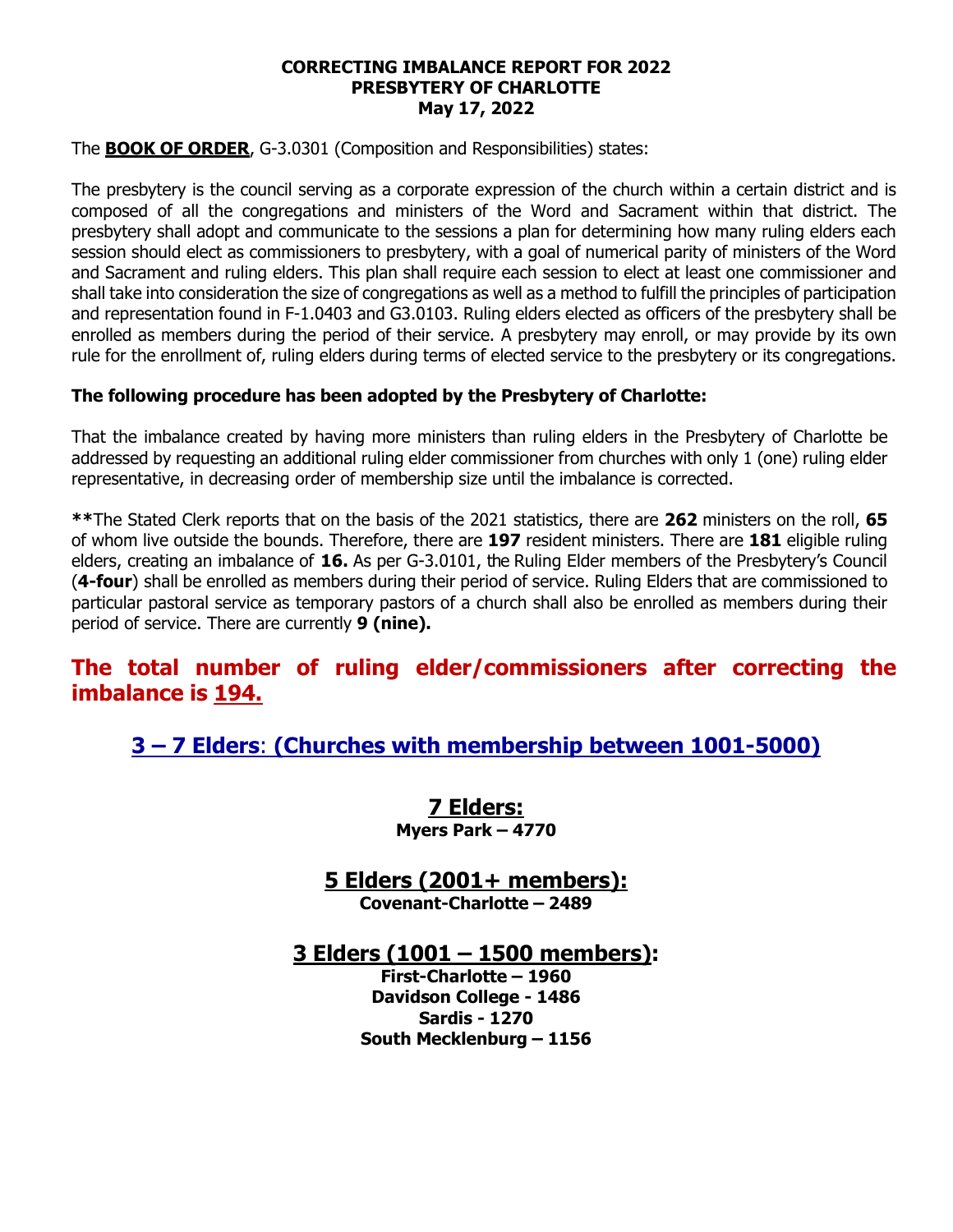## **The following churches with between 60 and 1000 members are asked to send 2 (two) Elder Commissioners each:**

| <b>Amity</b>                   | 102 | <b>Marks Creek</b>                   | 92   |
|--------------------------------|-----|--------------------------------------|------|
| <b>Avondale</b>                | 395 | <b>Matthews</b>                      | 362  |
| <b>Bellefonte</b>              | 104 | <b>Matthews-Murkland</b>             | 85   |
| <b>Bethpage</b>                | 121 | <b>McClintock</b>                    | 116  |
| <b>Bethpage United</b>         | 148 | <b>Meadowlake</b>                    | 75   |
| <b>Blacks Memorial</b>         | 68  | <b>Memorial</b>                      | 162  |
| <b>C.N. Jenkins</b>            | 874 | <b>Mount Olive</b>                   | 137  |
| <b>Caldwell Memorial</b>       | 271 | <b>Mulberry</b>                      | 65   |
| <b>Carmel</b>                  | 192 | <b>New Friendship</b>                | 78   |
| <b>Central Steele Creek</b>    | 259 | <b>Newell</b>                        | 98   |
| <b>Cooks Memorial</b>          | 265 | <b>Paw Creek</b>                     | 152  |
| <b>Covenant-Concord</b>        | 67  | <b>Philadelphia</b>                  | 519  |
| <b>Covenant-Kannapolis</b>     | 128 | <b>Pleasant Grove</b>                | 76   |
| <b>Davidson</b>                | 117 | <b>Poplar Tent</b>                   | 212  |
| <b>Derita</b>                  | 60  | <b>Providence</b>                    | 660  |
| <b>First-Albemarle</b>         | 317 | <b>Quail Hollow</b>                  | 148  |
| <b>First-Concord</b>           | 734 | Ramah                                | 70   |
| <b>First-Hamlet</b>            | 172 | <b>Robinson</b>                      | 115  |
| <b>First-Monroe</b>            | 407 | <b>Rocky River</b>                   | 325  |
| <b>First-Norwood</b>           | 120 | <b>Saint Paul</b>                    | 79   |
| <b>First-Rockingham</b>        | 258 | <b>Selwyn Avenue</b>                 | 536  |
| <b>First-Wadesboro</b>         | 118 | <b>Sharon</b>                        | 914  |
| <b>First United</b>            | 167 | <b>Smallwood</b>                     | 96   |
| Gilwood                        | 172 | <b>South End</b>                     | 124  |
| <b>Good Shepherd</b>           | 124 | <b>South Mecklenburg</b>             | 1156 |
| <b>Grier Heights</b>           | 148 | <b>Statesville Avenue</b>            | 93   |
| <b>H O Graham Metropolitan</b> | 60  | <b>Steele Creek at Pleasant Hill</b> | 399  |
| <b>Hopewell</b>                | 394 | <b>The Grove</b>                     | 145  |
| <b>Indian Trail</b>            | 75  | <b>Third</b>                         | 103  |
| <b>Locust</b>                  | 95  | <b>Trinity</b>                       | 455  |
| <b>Macedonia</b>               | 119 | Woodland                             | 127  |
| <b>Mallard Creek</b>           | 588 |                                      |      |